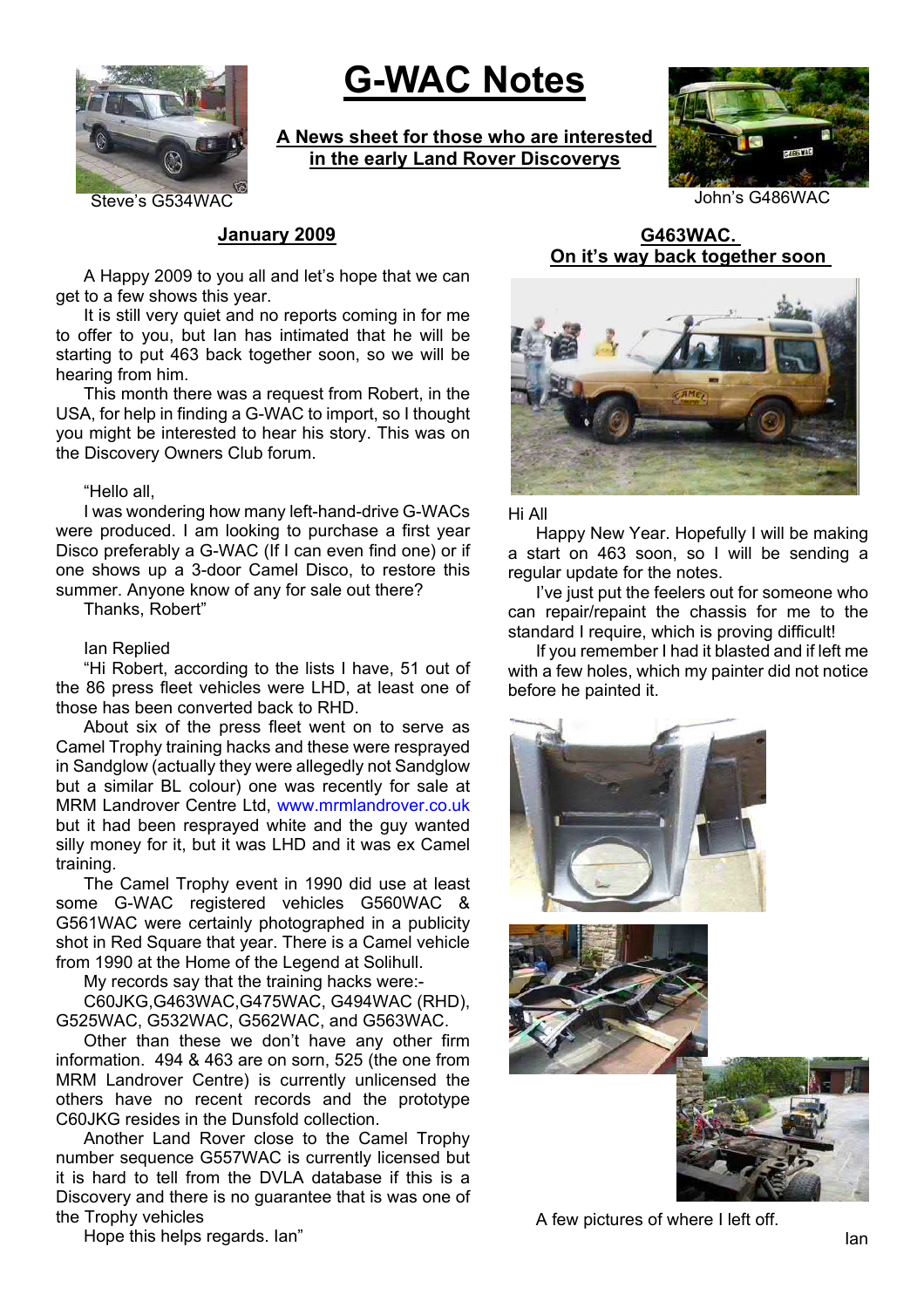## **G-WAC Camel wanted in the USA.**

The question that I get asked more than ever is, 'Why now?" Why this sudden interest in early Discoverys? Why the sudden fascination with the first years of the Discoverys in Camel Trophy?

The answer is that it has never been sudden. It has always been there. That fascination with the Discovery from the first time I saw a picture of one on the 1990 Camel Trophy, to the first detailed article that I could put my hands on, in CAR magazine. It showed, on the front cover, that famous photo of a Discovery flying up through the air in perfect balance.

Then my 99% eureka moment as I finally drove away in my brand new (and new to the United States) 1994 Land Rover Discovery. I was the first in my state to drive off the lot with one. I had a friend in the dealership, and even though he had standing orders not to sell until the next day, he went ahead. We did the paperwork the following morning when sales of the new Discovery began? But I had already driven off into the sunset.

I say 99% because it was not a Diesel, and that, my fellow enthusiast, is why I was never truly 100% satisfied. I was as happy as I could be and that was good enough for me. Unfortunately I never kept the 1994 Disco.

But I am getting ahead of myself, let me take you back a long time ago, when as a small boy of nine I was first introduce to the marque. The story begins near the shore on the island of St. Vincent. My motorcycle refused to start. Bear in mind it was about one o'clock in the morning, and I shouldn't be where I was! But I was there. Out of the darkness emerged two close together headlights of a strange but interesting truck (which I now know to be an SII Land Rover), and an older gentleman stepped out of it., walked to me and helped me walk the motorcycle to the rear of the truck. He swiftly picked it up, threw it in the back, told me to jump in, and drove away

After a brief minute he asked me where I lived, I told him and he took me there. We stopped on the main road, down the hill from the house. He took the motorcycle out of the back of the truck and looked at me. "I am glad I came around when I did", he said. With that said, I shook his hand, thanked him, and walked the motorcycle up the hill. I quietly stepped off to the side of the house, and up I went through the open window to my room.

That was my first ride in a Land Rover, and as you can tell I have never forgotten it. Bear in mind that I had seen Land Rovers before, but as a small boy I never really thought of them. I was too busy thinking of other things. Things nine-year-old boys think of. But this time it left an imprint. I guess, that in a way the Land Rover had saved me from a long push home.

Years passed, I got married, and all through that time, the Land Rover, was the only constant! I still have my first Land Rover, plus many others. Land Rover became a hobby, even my wife says it. "Give Robert a whisky, and a Land Rover, and you have the happiest man in town!" Each year has brought something new to the table. There was my 'I only want SII's' years, then my SIII's, and then the SI's'. Eventually I had my fill of the SI, II, and IIIs.

I needed something new, so I bought a 1972 Suffix A, Range Rover, why? Because I couldn't find a Velar! I restored it, and right before I thought I was done buying Land Rovers, a 101 came up for sale. So I bought the 101, and restored it. I had this obsession for rare Land Rovers.



But all of these where a stopgap for what I really wanted. I longed for two Land Rovers that I couldn't have. Two Land Rovers that the US Government made sure I would have to wait for a long time (exactly 25 years to the date of manufacture) before I could drive them down the street. The Land Rovers were the same, but each one had its own story, which made them special in my mind. One was the early Camel Trophy Discovery. The other, the first year Discovery 3-door Tdi or as you all know them, the G-WACs.